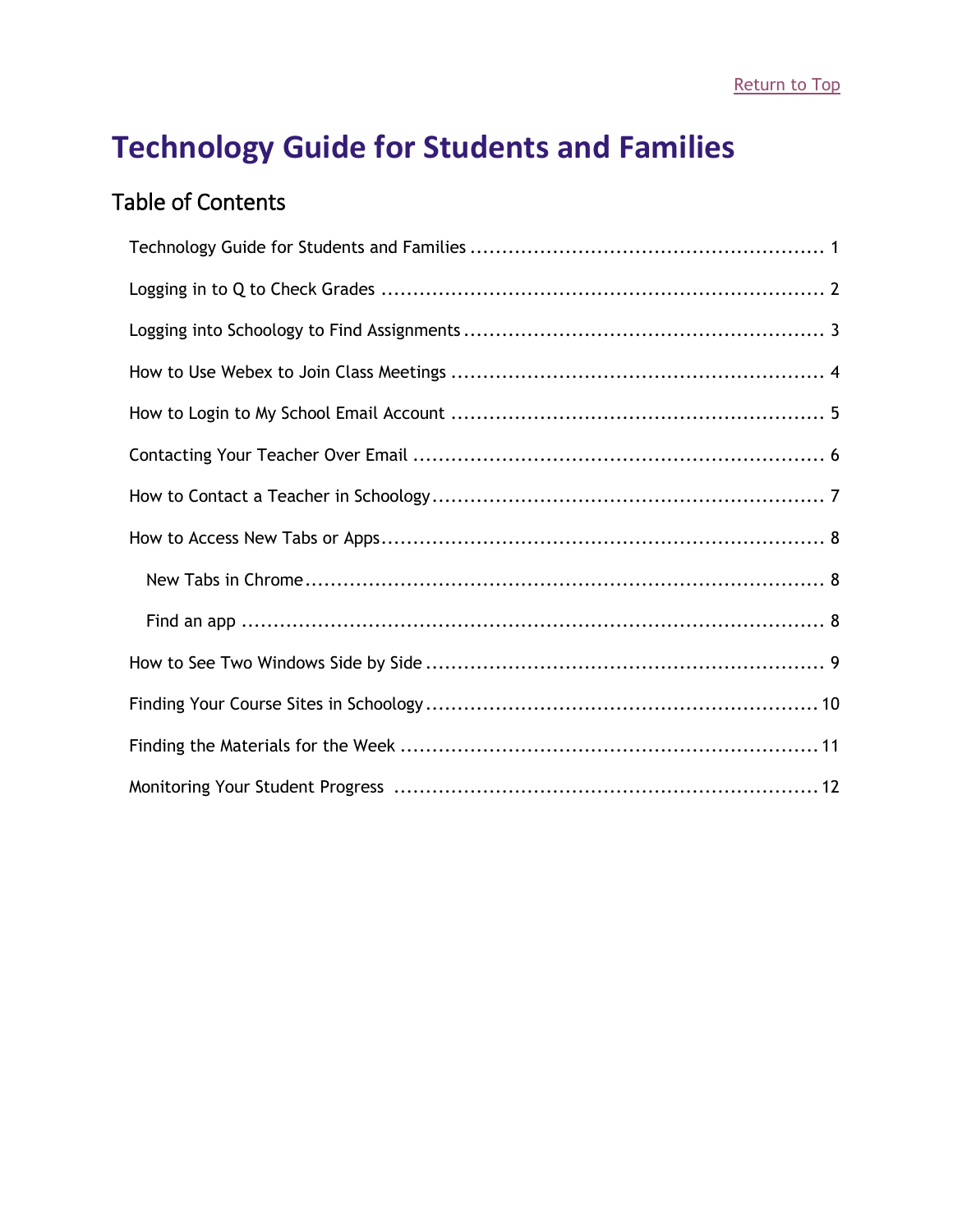# <span id="page-1-0"></span>**Logging in to Q to Check Grades**



- 1. Visit<https://d11connect.d11.org/StudentPortal>
- 2. Use your D11 Network username

 $\rightarrow$  It is the first 5 letters of Last Name + First Initial + Middle Initial + Last 4 numbers of Student ID (Example: POTTEJH1980)

- 3. Use your network password. Contact a teacher if you forgot this password.
- 4. Click on your name
- 5. Click on "assignments" on the left side to see what your assignments are for each class

 $\rightarrow$  Make sure you have the box checked at the top right that says "Show All" to be sure you can see all of your assignments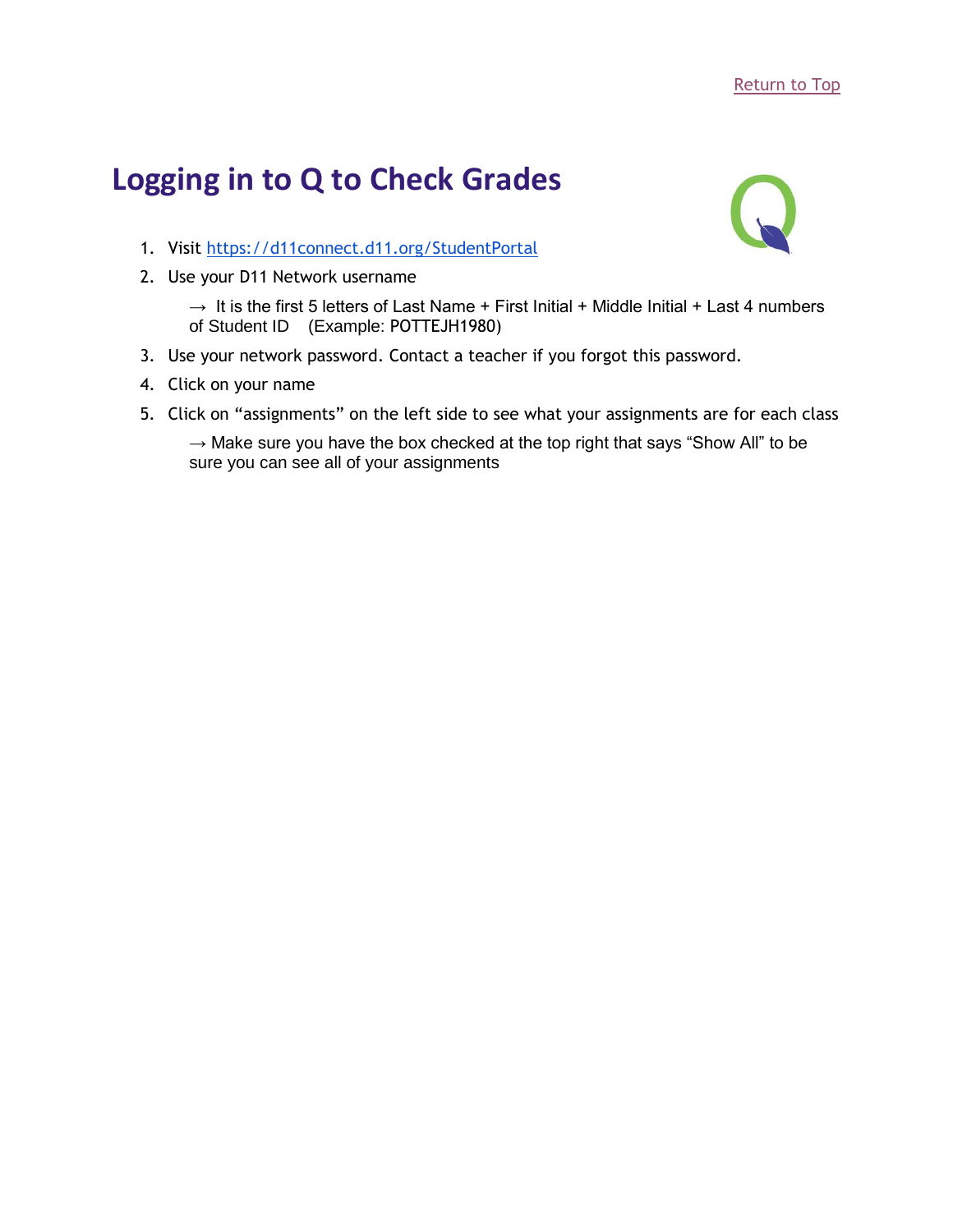[Return to Top](#page-0-0)

# <span id="page-2-0"></span>**Logging into Schoology to Find Assignments**



- 1. Visit<https://d11.schoology.com/>
- 2. Use your D11 email as your username
	- $\rightarrow$  It is firstname.lastname@d11.org (Example: harry.potter@d11.org)
- 3. Use your network password. Contact a teacher if you forgot this password.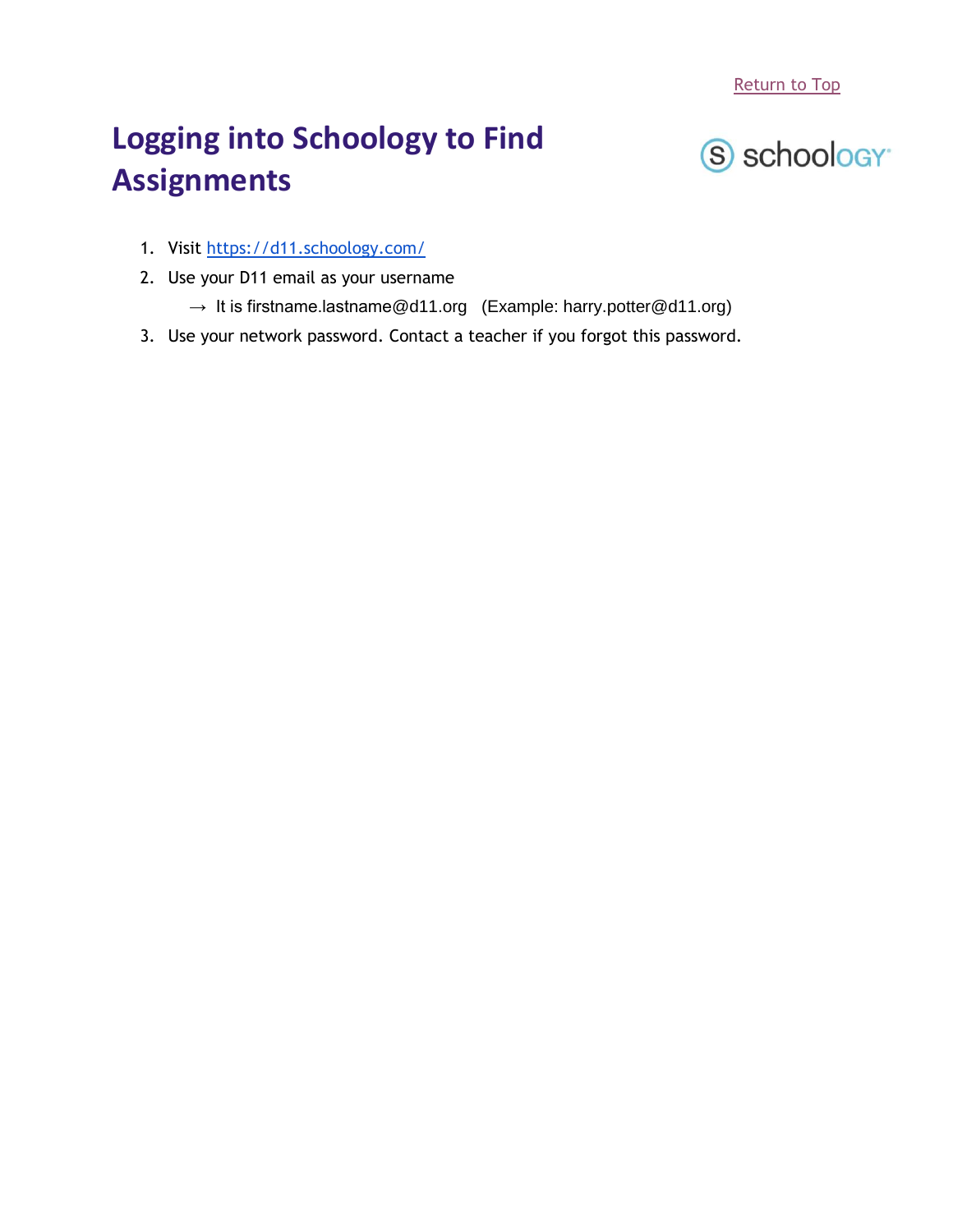#### [Return to Top](#page-0-0)

# <span id="page-3-0"></span>**How to Use Webex to Join Class Meetings**



- 1. Click on the link your teacher provided you (could be either through email or through Schoology)
- 2. If you need to login, use your D11 email
	- → It is firstname.lastname@d11.org (Example: [harry.potter@d11.org\)](mailto:harry.potter@d11.org)
- 3. Use your network password. Contact a teacher if you forgot this password.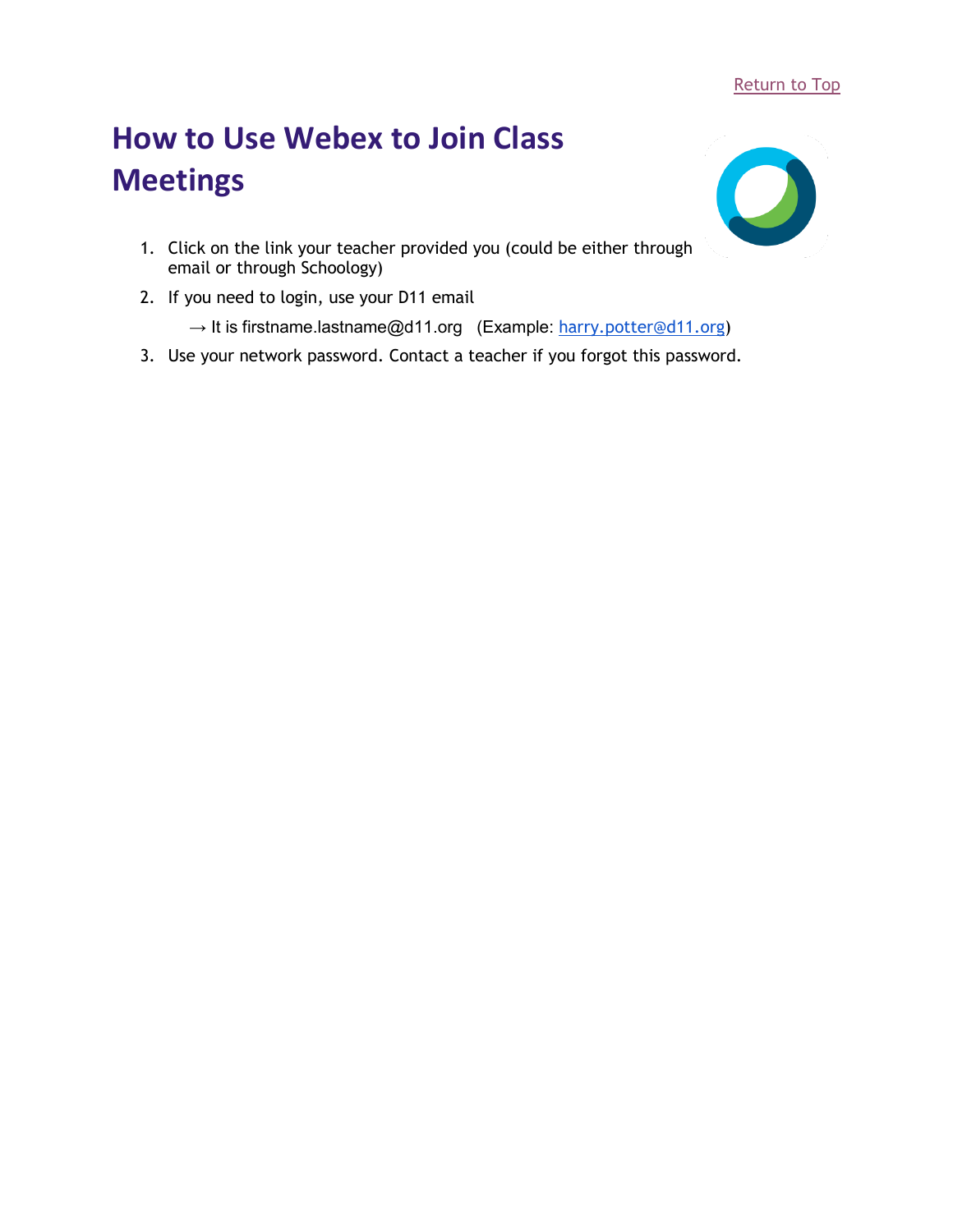## <span id="page-4-0"></span>**How to Login to My School Email Account**

- 1. Go to<https://outlook.office365.com/mail/> or the app on your Chromebook if you have it
- 2. Log in with your D11 email
	- $\rightarrow$  It is firstname.lastname@d11.org (Example: harry.potter@d11.org)
- 3. Use your network password. Contact a teacher if you forgot this password.

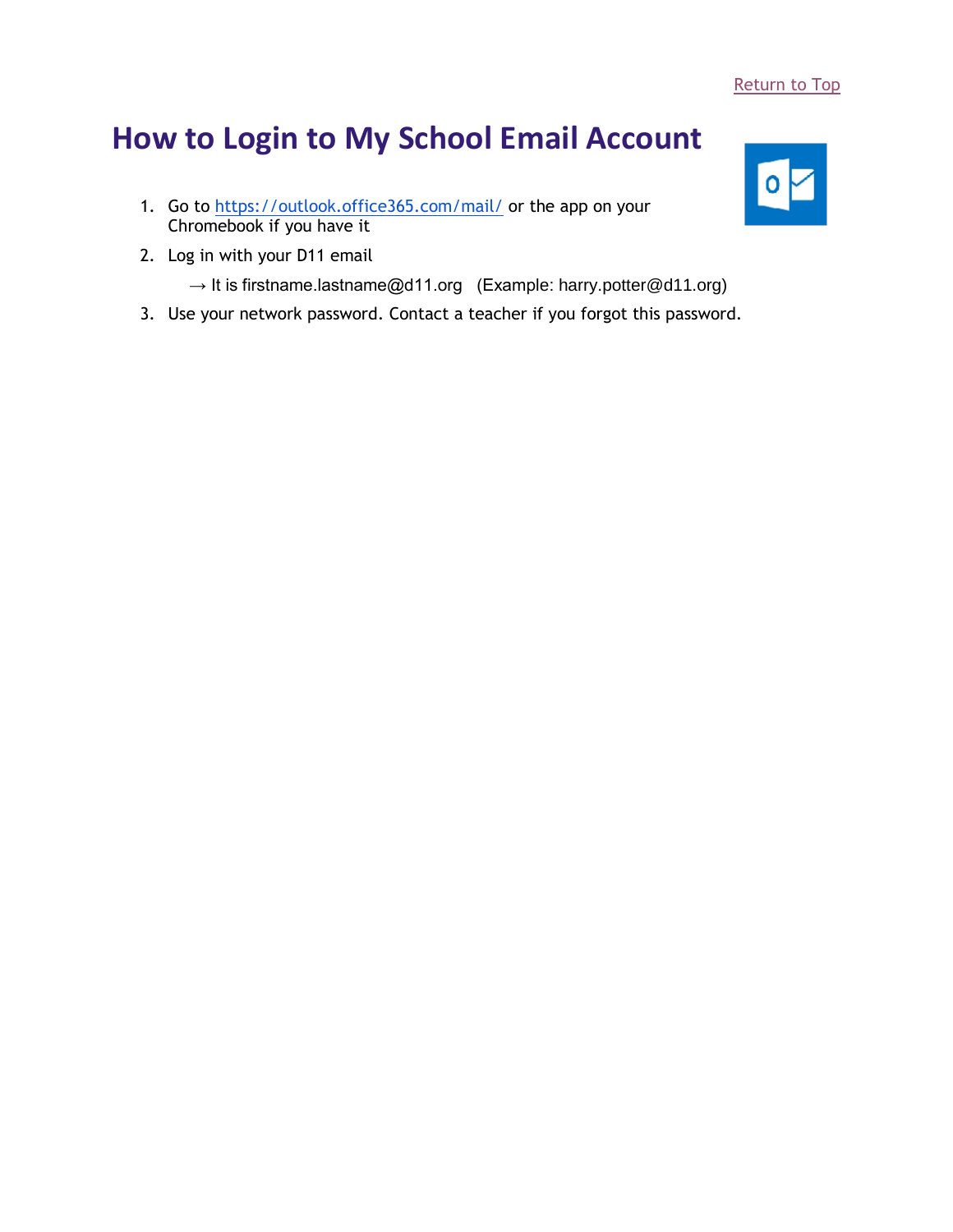#### [Return to Top](#page-0-0)

## <span id="page-5-0"></span>**Contacting Your Teacher Over Email**

- 1. Login to your District 11 email account [\(directions here\)](#page-4-0).
- 2. Click "New message" in the top left corner of the screen.
- 3. Type in your teacher's email address where it says "To"
	- $\rightarrow$  [Here](https://www.d11.org/domain/2030)'s the list of all Mann staff email addresses
- 4. Type in a 3-5 word summary of what the email is about where it says "Add a subject"
	- $\rightarrow$  Example: "Math assignment 3.2 question"
- 5. Type the rest of your message in the white space below
- 6. Sign your first and last name
- 7. Reread your message to be sure it is clear so your teacher can help you, then click the "Send" button

| the contract of the contract of the contract of the<br>To                                   | <b>Bcc</b> |
|---------------------------------------------------------------------------------------------|------------|
| C <sub>C</sub>                                                                              |            |
| $\sim 100$ km s $^{-1}$<br>$\mathcal{A}$<br>$\sim$ 10<br>$\sim$ $-$<br>Add a subject $\tau$ |            |
| Type your entire message here                                                               |            |
| -Sign your name                                                                             |            |

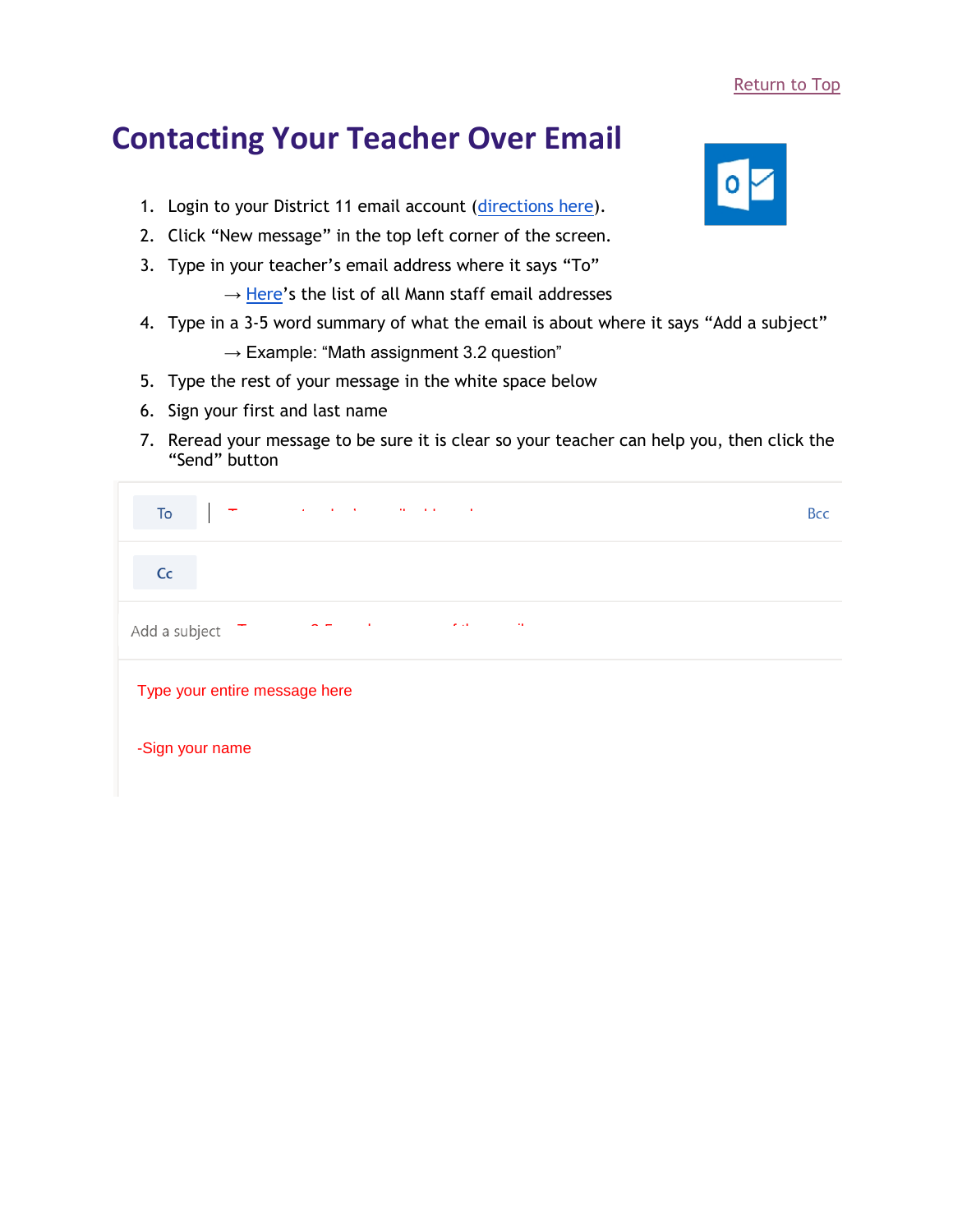# <span id="page-6-0"></span>**How to Contact a Teacher in Schoology**

### (S) schoology<sup>-</sup>

- 1. Login to Schoology
- 2. In the top right corner of your screen, click on the envelope, then click "New Message"



- 3. Type in your teacher's name where it says "To"
- 4. Type in a 3-5 word summary of what the message is about where is says "Subject"
- 5. Type your full message where it says "Message"
- 6. Reread your message to be sure it is clear so your teacher can help you, then click the blue "Send" button

| <b>New Message</b><br>IA |                                                                                                               | $\boldsymbol{\mathsf{x}}$ |
|--------------------------|---------------------------------------------------------------------------------------------------------------|---------------------------|
| To: $*$                  |                                                                                                               |                           |
| Subject: *               |                                                                                                               |                           |
| <b>Message:</b>          | Type your full message here                                                                                   |                           |
|                          | <br>$\sigma^{\!{\scriptscriptstyle\circ}\!{\scriptscriptstyle\circ}}$<br>i F<br>$\overline{\phantom{a}}$<br>æ |                           |
|                          | <b>Send</b><br>Cancel                                                                                         |                           |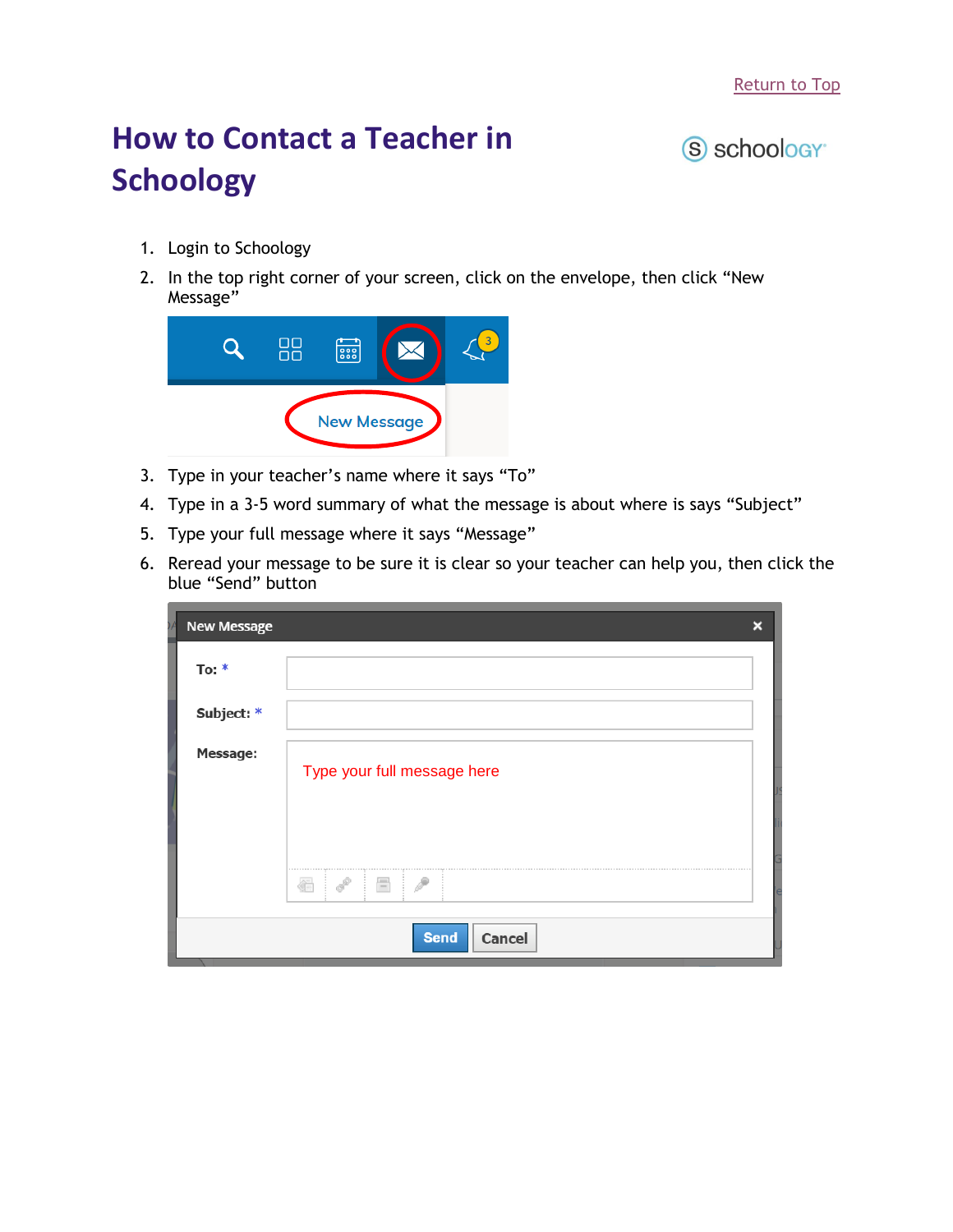## <span id="page-7-0"></span>**How to Access New Tabs or Apps**

### <span id="page-7-1"></span>New Tabs in Chrome

To open a new tab on the internet in Chrome, click on the plus button shown



### <span id="page-7-2"></span>Find an app

To search for an app on your Chromebook:

- 1. On your keyboard, press the Search key  $\mathbf 0$  or the Launcher key  $\mathbf 0$ .
- 2. Enter the name of the app you want. The app will show in your search results.

### Open an app

- 1. In the bottom left corner of your screen, select the Launcher  $\bigcirc$ .
- 2. You'll see a list of apps you've used recently. Select the app you'd like to open.
- 3. Optional: To see all your apps, select Up arrow  $\hat{\mathcal{L}}$ .

### Pin an app you use frequently

- 1. In the corner of your screen, click the Launcher  $\bigcirc$  then the up arrow  $\bigcirc$ .
- 2. Find the app you want to add.
- 3. Right-click the app icon.
- 4. Click Pin to Shelf.



(sample "shelf" at the bottom of your screen)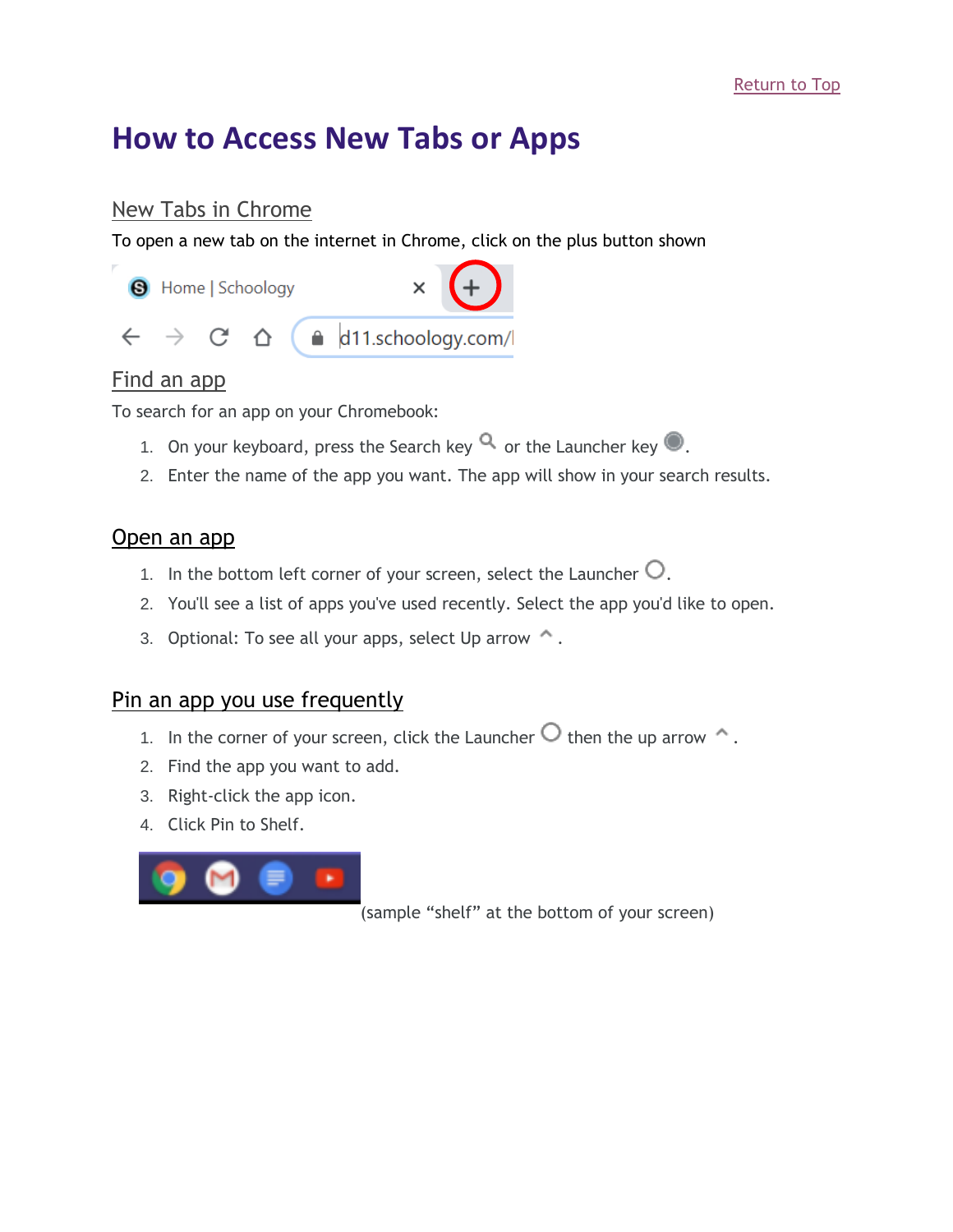### <span id="page-8-0"></span>**How to See Two Windows Side by Side**

- 1. On one of the windows you want to see, click and hold Maximize  $\Box$  in the top right corner.
- 2. Drag to the left or right arrow  $\langle \rangle$ .
- 3. Repeat for a second window.



(example of two windows being viewed side by side)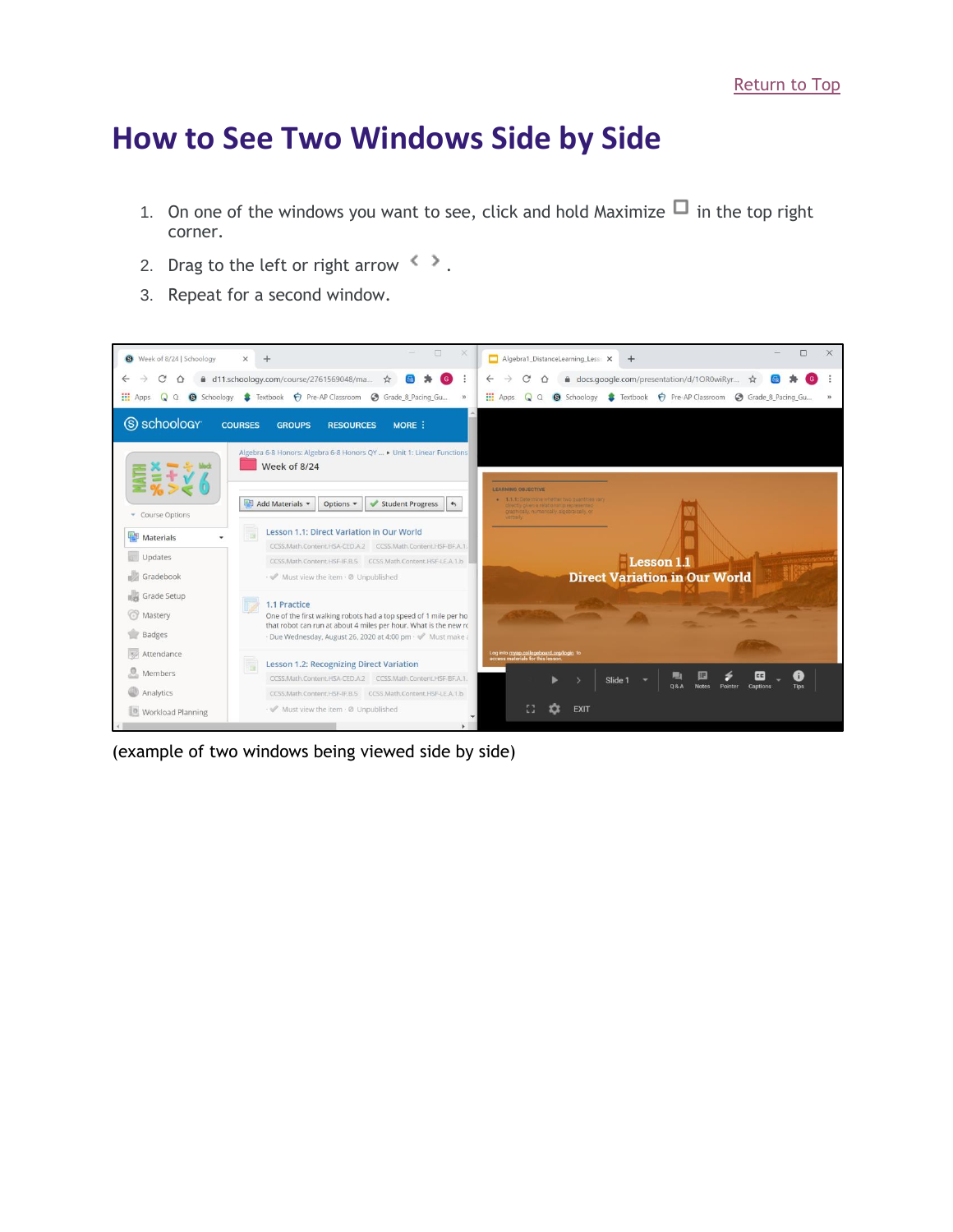# <span id="page-9-0"></span>**Finding Your Course Sites in Schoology**



- 1. Login to Schoology as explained [here.](#page-2-0)
- 2. Click "Courses" at the top of your screen

| S SCHOOLOGY COURSES GROUPS RESOURCES MORE : |  |  |
|---------------------------------------------|--|--|
|                                             |  |  |
|                                             |  |  |

3. Click on the course name for the class website you want to visit.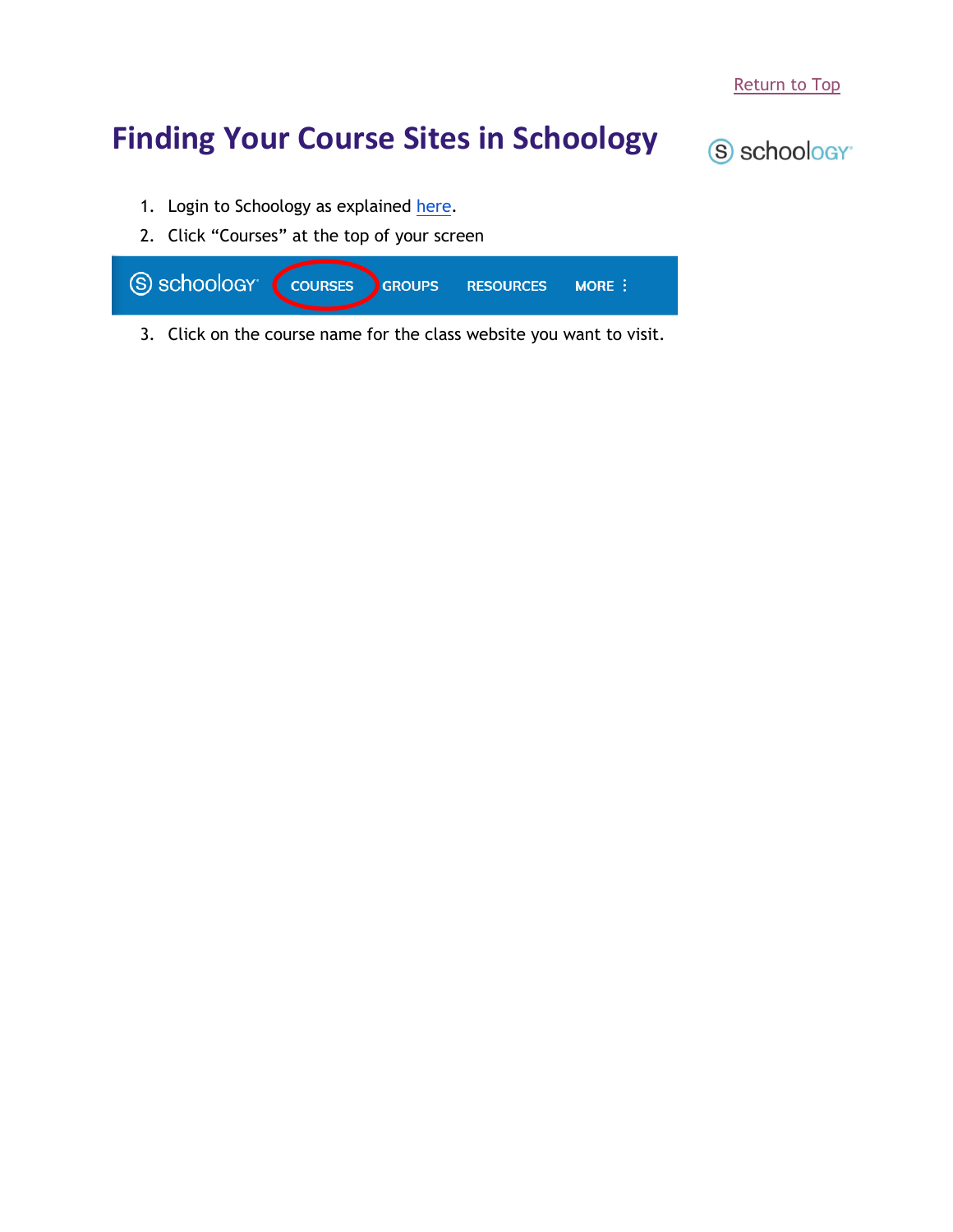## <span id="page-10-0"></span>**Finding the Materials for the Week**



- 1. First [login](#page-2-0) to Schoology and go to a [course](#page-9-0) website.
- 2. Click on the folder for the unit you are currently working on
- 3. Click on the folder for the current week based on the dates listed

 $\rightarrow$  check today's date on your computer/phone/calendar if you aren't sure :)

4. View the materials inside this week's folder and follow your teacher's directions

 $\rightarrow$  some of the things you might see are:



This indicates that there is a page with information for you to view. It might include words, pictures, videos, links, etc. that your teacher has prepared for you.



This indicates that there is an assignment for you to do. It might require you to submit answers in the form of a picture, words, Google document, or something else. Follow directions your teacher has given.



This indicates that you have a discussion that you will add a post to be a part of. Your teacher might ask you to contribute to the discussion with words, pictures, or videos.



This indicates that your teacher has included a link to another website that you will need.



Either of these puzzle piece images indicate that your teacher has assigned a test or quiz. Some may allow you multiple attempts to raise your score, so be sure to pay attention to your teacher's directions.